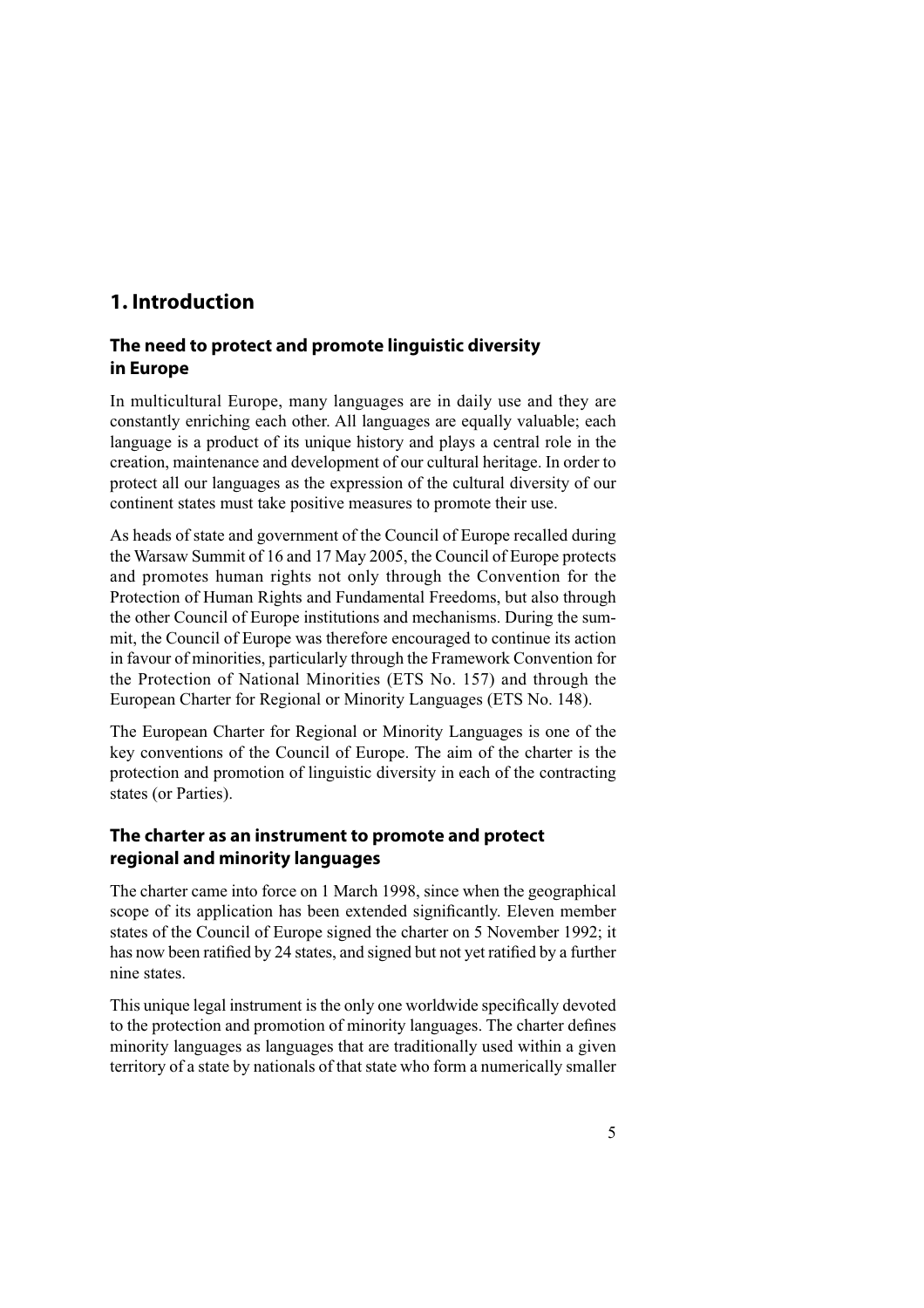group. This definition explicitly excludeslanguages of migrants and dialects of the official language(s) of the state.

The states which have ratified the charter have obligations of two different sorts, each corresponding to a specific operative part of the charter: Parts II and III respectively. Part II applies to all minority languages spoken within the state and lays down the aims and principles which are to be the state's long-term policy targets. Part III of the charter provides a menu of specific undertakings which require the state to adopt concrete measures for the promotion of minority languages in seven areas of public life (education, justice, administration, media, culture, economic and social life, transfrontier exchanges). According to the actual situation of each language, the state specifies in its instrument of ratification the obligations to which it subscribes under Part III.

# **The monitoring system in practice**

The protection system set up by the charter is based on a monitoring mech anism. Each contracting member state (or party) is required to present a first report within the year following the entry into force of the charter stating its policy and measures taken to fulfil its obligations under the charter. Subsequent periodical reports are to be presented thereafter every three years.

These reports are examined by the committee of experts, which is composed of one member per contracting state. The committee of experts may decide to visit the relevant state in order to meet representatives of the speakers of the specified language(s) and to consult with the authorities on the information that it has received.

This results in the production and adoption, by the committee of experts, of an evaluation report, which includes a number of observations addressed to the state authorities on how to improve their legislation, policies and practice. The evaluation report is submitted to the Committee of Ministers of the Council of Europe, which may decide to address a number of recommendations to the relevant state.

# **Why a compilation of fundamental texts?**

As the charter is a rather complex instrument, this book provides a userfriendly compilation of basic texts on how the charter operates and how its monitoring mechanism works. It is intended for government experts and central, local and regional authorities of Council of Europe member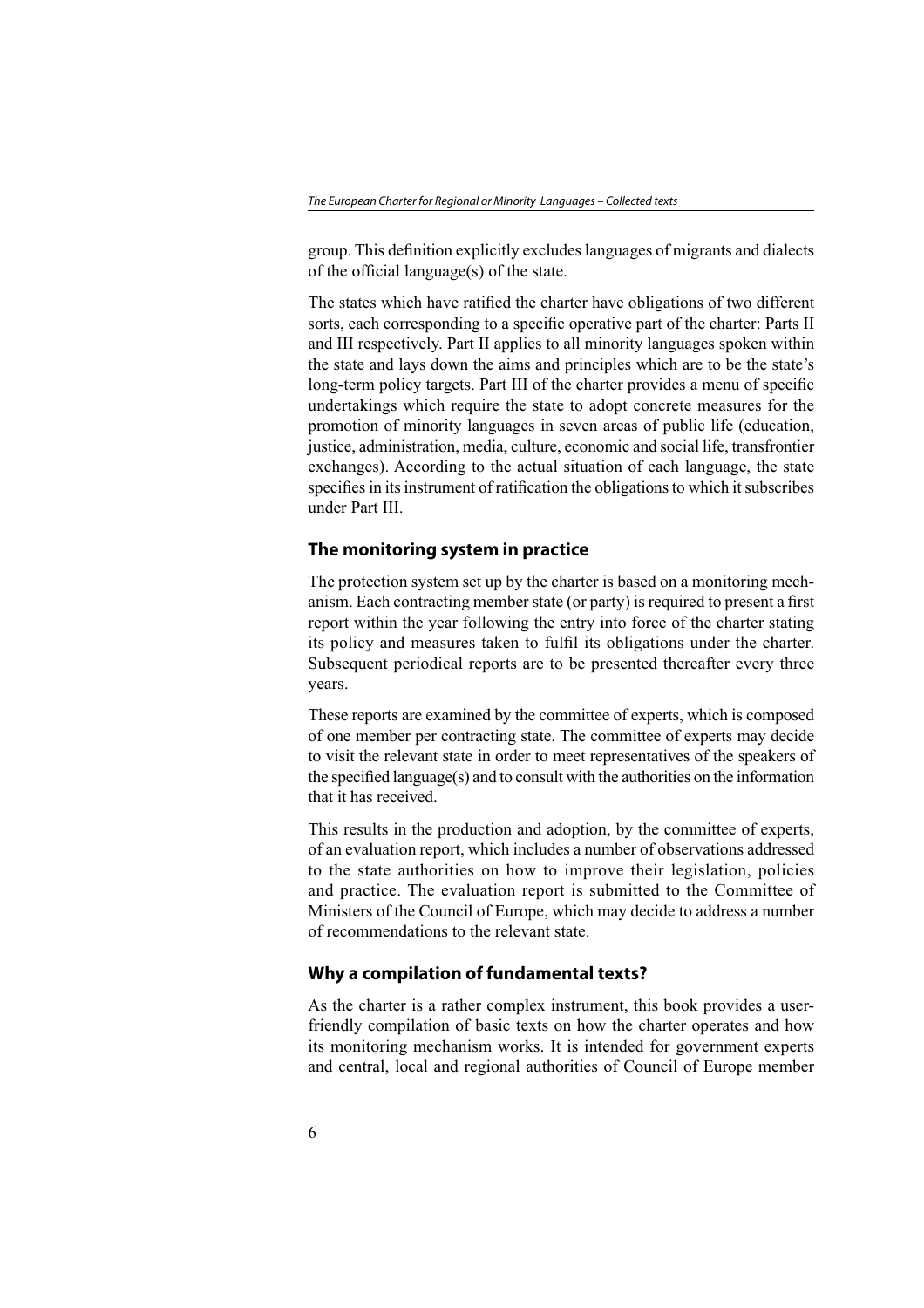states, representatives of speakers of regional or minority languages, non governmental organisations, and citizens, students or researchers interested in the protection and promotion of minority languages.

In addition to the texts contained in this compilation, other documents pertaining to the European charter can be obtained from the charter website. These include reports submitted by contracting states, evaluation reports of the committee of experts, recommendations of the Committee of Ministers and reports by the Secretary General of the Council of Europe concerning the implementation of the charter.

For further information, please consult the charter website www.coe.int/minlang or contact the secretariat:

European Charter for Regional or Minority Languages Council of Europe F-67075 Strasbourg minlang.secretariat@coe.int

Directorate General of Education, Culture and Heritage, Youth and Sport

Strasbourg, January 2010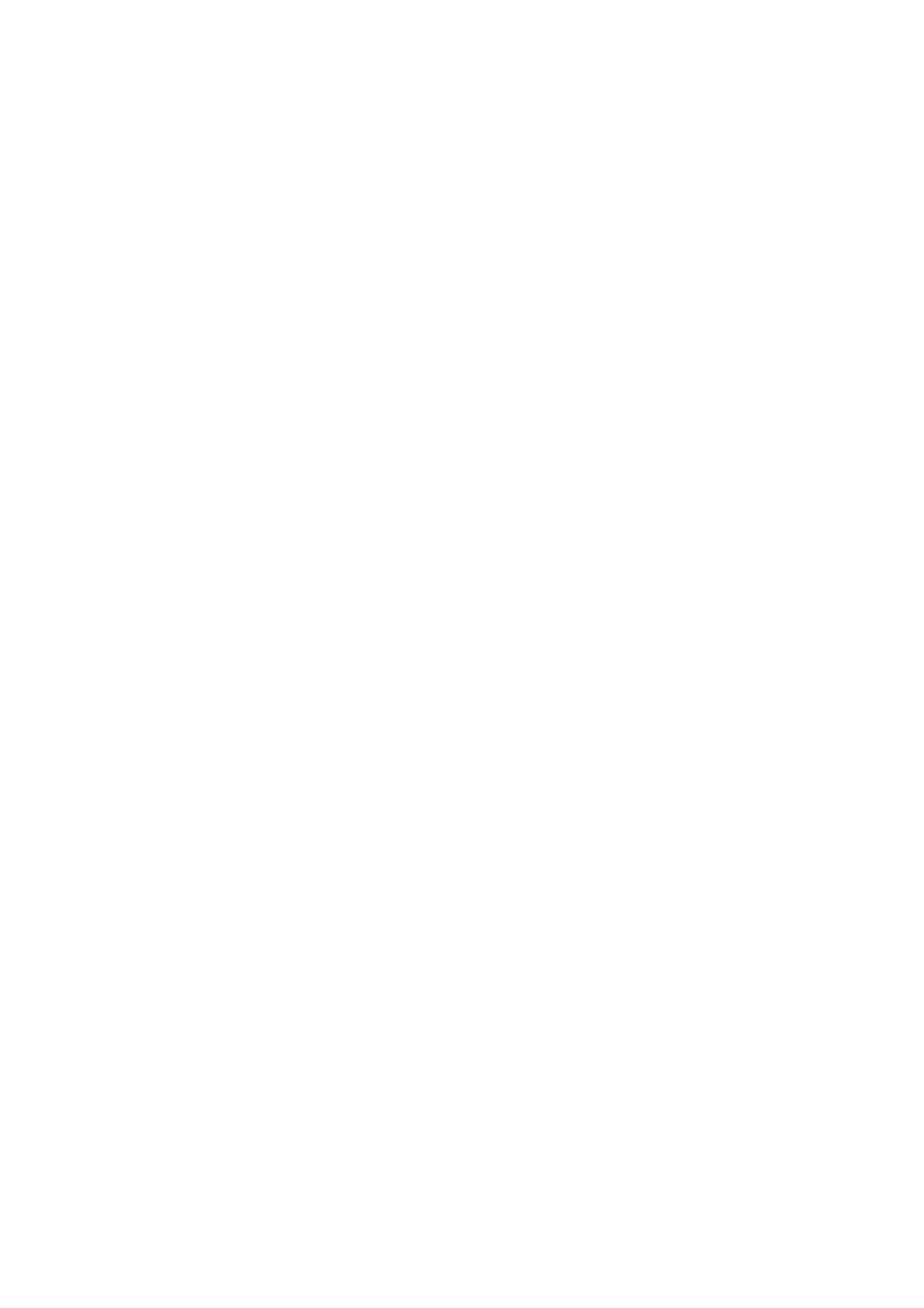# **2. European Charter for Regional or Minority Languages**

**Strasbourg, 5 November 1992**

### **Preamble**

The member States of the Council of Europe signatory hereto,

Considering that the aim of the Council of Europe is to achieve a greater unity between its members, particularly for the purpose of safeguarding and realising the ideals and principles which are their common heritage;

Considering that the protection of the historical regional or minority lan guages of Europe, some of which are in danger of eventual extinction, contributes to the maintenance and development of Europe's cultural wealth and traditions;

Considering that the right to use a regional or minority language in private and public life is an inalienable right conforming to the principles embodied in the United Nations International Covenant on Civil and Political Rights, and according to the spirit of the Council of Europe Convention for the Protection of Human Rights and Fundamental Freedoms;

Having regard to the work carried out within the CSCE and in particular to the Helsinki Final Act of 1975 and the document of the Copenhagen Meeting of 1990;

Stressing the value of interculturalism and multilingualism and considering that the protection and encouragement of regional or minority languages should not be to the detriment of the official languages and the need to learn them;

Realising that the protection and promotion of regional or minority languages in the different countries and regions of Europe represent an important con tribution to the building of a Europe based on the principles of democracy and cultural diversity within the framework of national sovereignty and territorial integrity;

Taking into consideration the specific conditions and historical traditions in the different regions of the European States,

Have agreed as follows: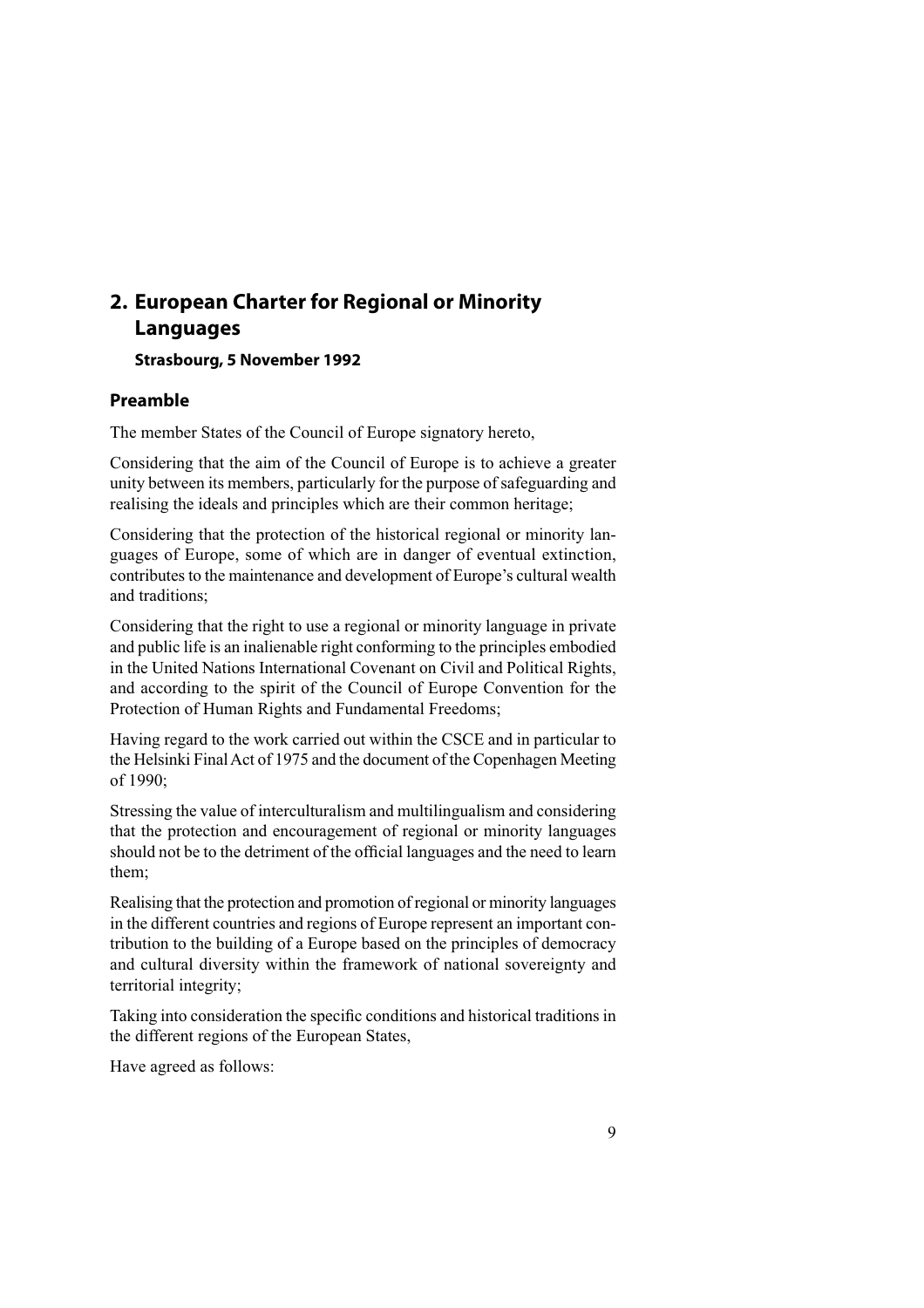# **Part I – General provisions**

### **Article 1 – Definitions**

For the purposes of this Charter:

- a "regional or minority languages" means languages that are:
	- i traditionally used within a given territory of a State by nation als of that State who form a group numerically smaller than the rest of the State's population; and
	- ii different from the official language(s) of that State;

it does not include either dialects of the official language(s) of the State or the languages of migrants;

- b "territory in which the regional or minority language is used" means the geographical area in which the said language is the mode of expression of a number of people justifying the adoption of the various protective and promotional measures provided for in this Charter;
- c "non-territorial languages" means languages used by nationals of the State which differ from the language or languages used by the rest of the State's population but which, although traditionally used within the territory of the State, cannot be identified with a particular area thereof.

### **Article 2 – Undertakings**

- 1 Each Party undertakes to apply the provisions of Part II to all the regional or minority languages spoken within its territory and which comply with the definition in Article 1.
- 2 In respect of each language specified at the time of ratification, accept ance or approval, in accordance with Article 3, each Party undertakes to apply a minimum of thirty-five paragraphs orsub-paragraphs chosen from among the provisions of Part III of the Charter, including at least three chosen from each of the Articles 8 and 12 and one from each of the Articles 9, 10, 11 and 13.

### **Article 3 – Practical arrangements**

1 Each Contracting State shall specify in its instrument of ratification, acceptance or approval, each regional or minority language, or official language which is less widely used on the whole or part of its